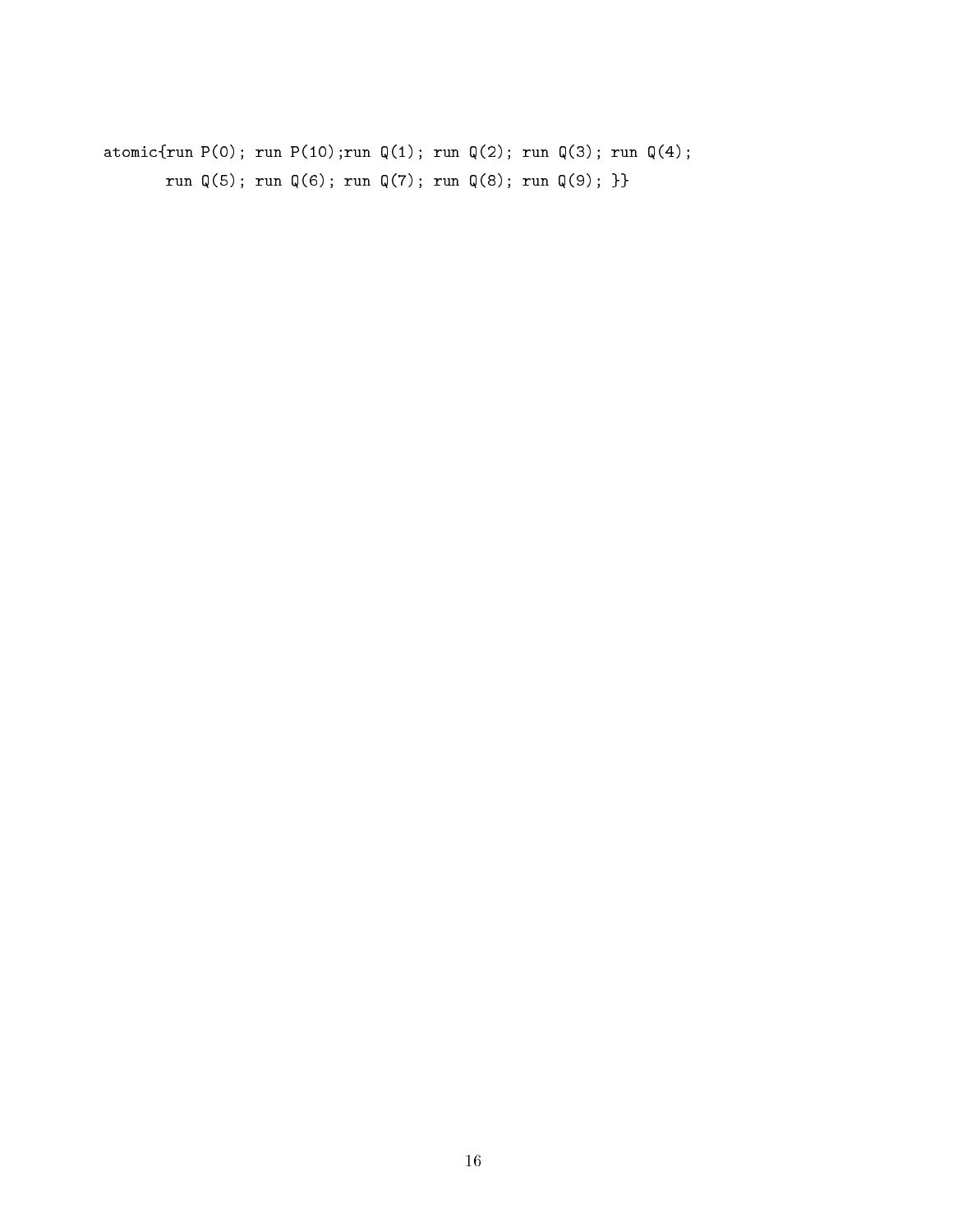}  $\ddot{\phantom{0}}$ 

Here is the PROMELA Specification generated by our system:

```
#define size 11
byte X[11] , color[11] ;
proctype P(int index){
:: atomic{ X[index] != 0 || color[index] != 0 ->
                                   X[index] = 0; color[index] = 0}
od
 }
proctype Q(int index){
do
:: atomic{ ( ( X[(index -1)] >= X[(index + 1)] ) &&
                     ( X[index] != X[(index + 1)] + 1 ) ) ||
                                 (\text{color}[index] := X[\text{index}] % 2) \rightarrowX[index] = X[(index + 1)] + 1; color[index] = X[index] % 2:: atomic{ ( ( X[(index -1)] < X[(index + 1)] ) &&
                      ( X[index] != X[(index -1)] + 1 ) ) ||
                                (\text{color}[index] = X[\text{index}] / Z ) ->
               X[index] = X[(index -1)] + 1; color[index] = X[index] % 2 }
od
 }
init{atomic{X[O] = 0; X[1] = 0; X[2] = 4; X[3] = 1; X[4] = 4; X[5] = 4;
 X[6] = 2; X[7] = 0; X[8] = 1; X[9] = 2; X[10] = 3;color[0] = 1; color[1] = 1; color[2] = 1; color[3] = 3;color[4] = 1; color[5] = 1; color[6] = 4; color[7] = 2;color[8] = 4; color[9] = 2; color[10] = 0;
```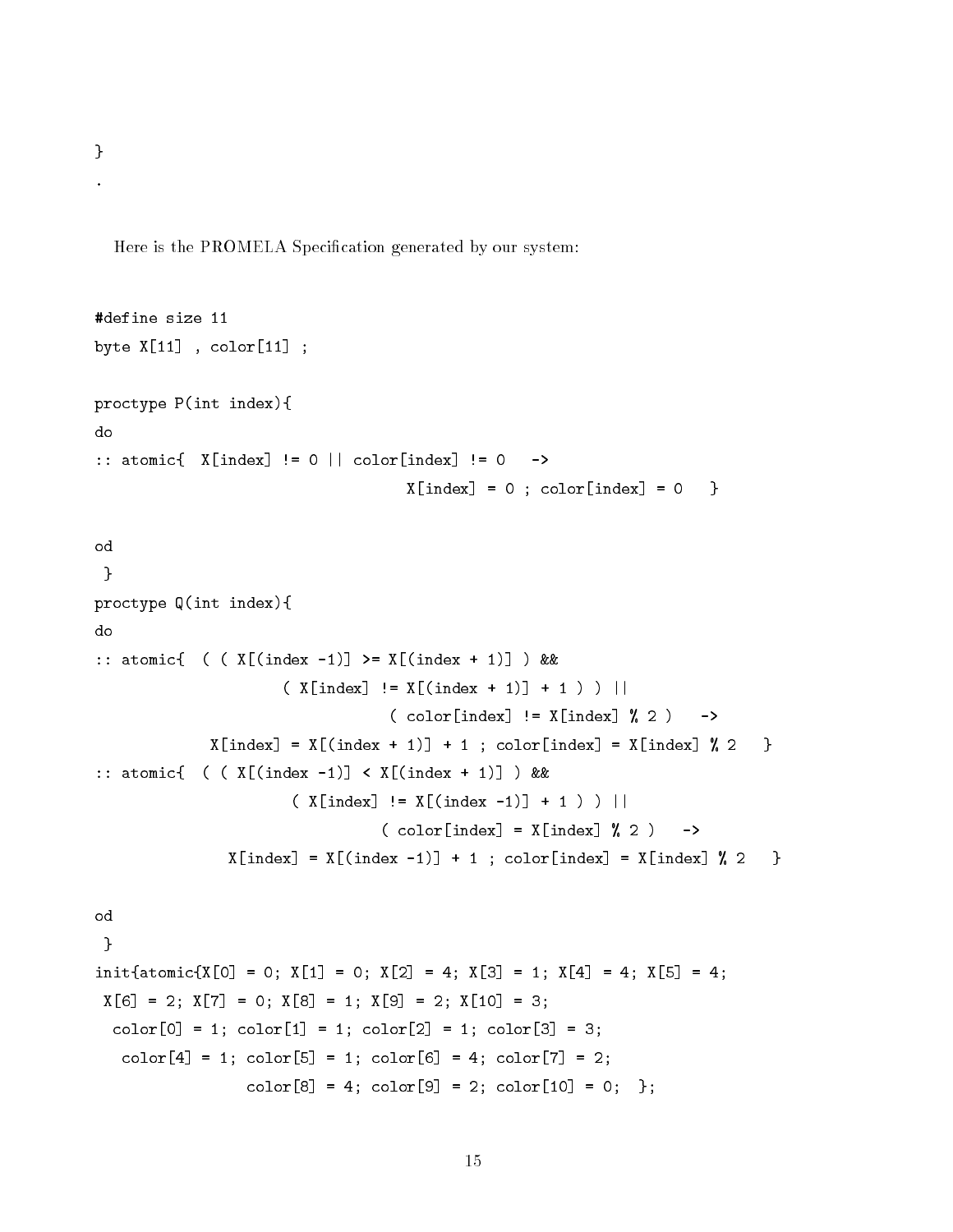```
:: atomic{ ( ( Ind[(size + index - 1) % size] == 1 ) ||
              ( Ind[(index + 1) % size] == 1 ) ) & ( Ind[index] == 1 ) ->
                                                             Ind \lceil \text{index} \rceil = 0 }
                                                              ————————————————————
od
 }
init{atomic{Ind[0]} = 1; Ind[1] = 1; Ind[2] = 0; Ind[3] = 0; Ind[4] = 1;Ind[5] = 1; Ind[6] = 0; Ind[7] = 0; Ind[8] = 1; Ind[9] = 1; Ind[10] = 0;Ind[11] = 0; Ind[12] = 1; Ind[13] = 1; Ind[14] = 0; Ind[15] = 0; Ind[16] = 1;Ind[17] = 1; Ind[18] = 0; Ind[19] = 0;atomic{run P(0); run Q(1); run Q(2); run Q(3); run Q(4); run Q(5);
run Q(6); run Q(7); run Q(8); run Q(9); run Q(10); run Q(11); run Q(12);
run Q(13); run Q(14); run Q(15); run Q(16); run Q(17); run Q(18); run Q(19);
         \mathcal{F}
```
We ran this also on the SPIN simulator and found the maximal independent set.

#### $\mathbf{B}.3$ Coloring of Odd chains on a chain of Size 11

}}

Here is the gc specification of the coloring of the odd chain of length 11.

```
CHAIN(11, P, Q);
byte X, color;
PROCESS P{
\sqrt{$6]{} X := 0 || \text{color(intdex)} := 0 \rightarrow $ -&gt; $ <x := 0; \text{color} := 0 &gt;}
PROCESS Q{
$< ((X(left) >= X(right)) && (X != X(right) + 1)) ||
                                                          (\text{color} != X \% 2) >>X := X(\text{right}) + 1; \text{ color} := X \, \text{?} 2 >|
\$( (X(\text{left}) \& X(\text{right})) \& X (X := X(\text{left}) + 1)) |( color := X \% 2) > \RightarrowX := X(\text{left}) + 1; \text{color} := X \text{ % } 2 > 0
```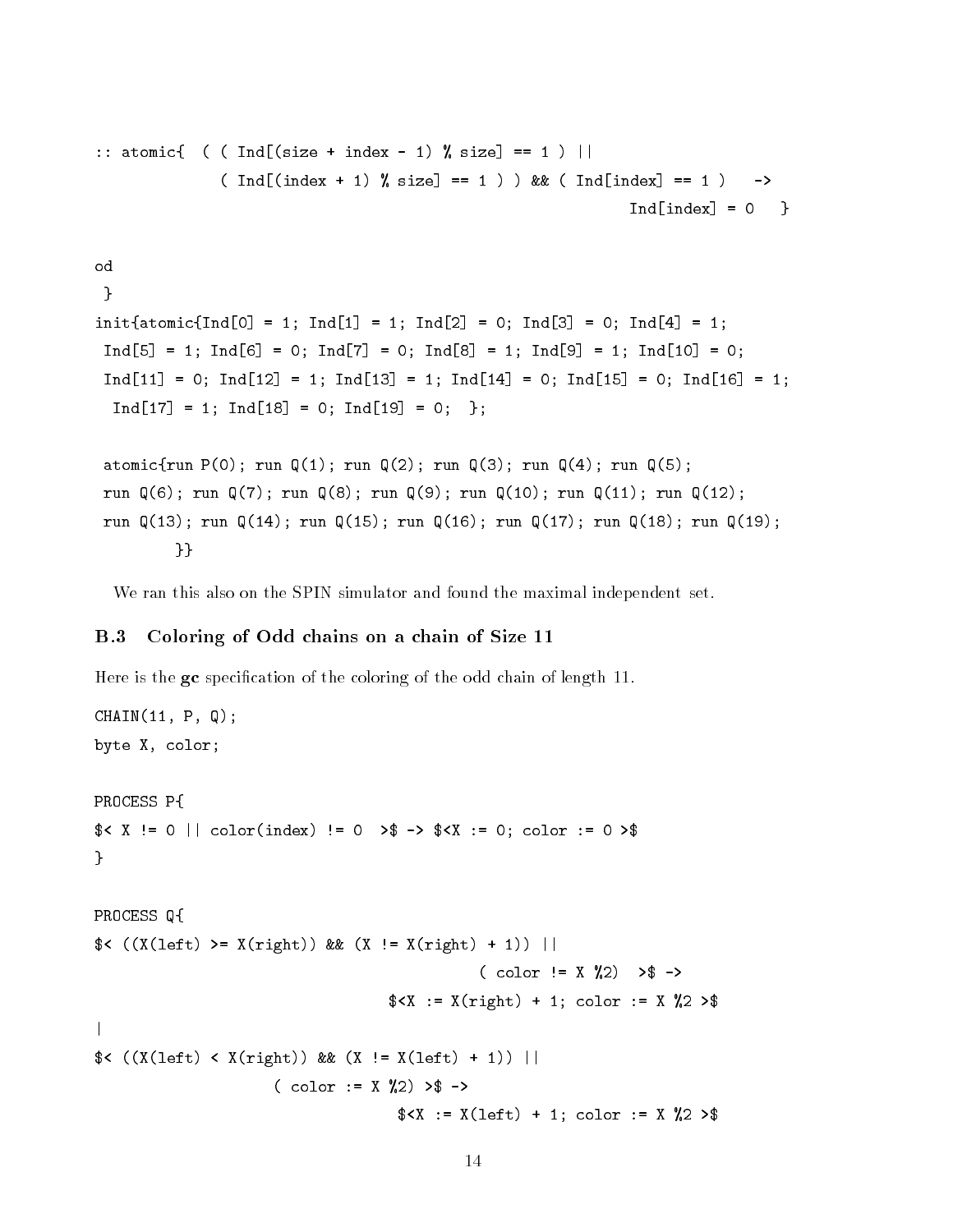```
PROCESS P{
\$(\{Ind(left) = 0) \&\([Ind(right) = 0) \&\([Indgrid]) = 0) \&\([Indgrid] = 0) \&\([Indgrid] = 0) \&\([Indgrid] = 1) \&\([Indgrid] = 0) \&\([Indgrid] = 0) \&\([Indgrid] = 1) \&\([Indgrid] = 0) \&\([Indgrid] = 1) \&\([Indgrid] = 0) \&\([Indgrid] = 1) \&\([Indgrid] = 0) \&\([Indgrid] = 1) \&\([Indgrid] = 0) \&\([Indgrid] = 0) \&\([Indgrid] = 1) \&\([Indgrid] = 0) \&\([Indgrid] = 0)|
\{\((Ind(left) = 1) || (Ind(right) = 1)) && (Ind = 1) >$ -> $<Ind := 0 >$
}
```

```
PROCESS Q{
\$(Ind(left) = 0) \& (Ind(right) = 0) \& (Ind(right) = 0) \& (Ind = 0) \& (Ind != 1) \& (Ind != 1) \& (Ind != 1) \& (Ind != 1) \& (Ind != 1) \& (Ind != 1) \& (Ind != 1) \& (Ind != 1) \& (Ind != 1) \& (Ind != 1) \& (Ind != 1) \& (Ind != 1) \& (Ind != 1) \& (Ind != 1) \& (Ind != 1) \& (Ind != 1) \& (Ind != 1) \& (\mathbf{I}|
\$(\ (Ind(left) = 1) || (Ind(right) = 1)) \&\ (Ind = 1) \> \ $ -> \{$ < Ind := 0 \> \}
```
Here is the PROMELA Specification generated by our system:

```
#define size 20
bit Ind[20] ;
proctype P(int index){
do
:: atomic{ ( Ind[(size + index - 1) % size] == 0 ) %( Ind[(index + 1) % size] == 0) % (Ind[ind] == 0) ->
                                                          Ind[index] = 1 }
:: atomic{ ( ( Ind[(size + index - 1) % size] == 1 ) ||
                 ( Ind[(index + 1) % size] == 1 ) ) % ( Ind[index] == 1 ) ->Ind[index] = 0 }
 \mathcal{L}}
proctype Q(int index){
:: atomic{ ( Ind[(size + index - 1) % size] == 0 ) %( Ind[(index + 1) % size] == 0) % % ( Ind[ind] == 0 ) \rightarrowInd[index] = 1 }
```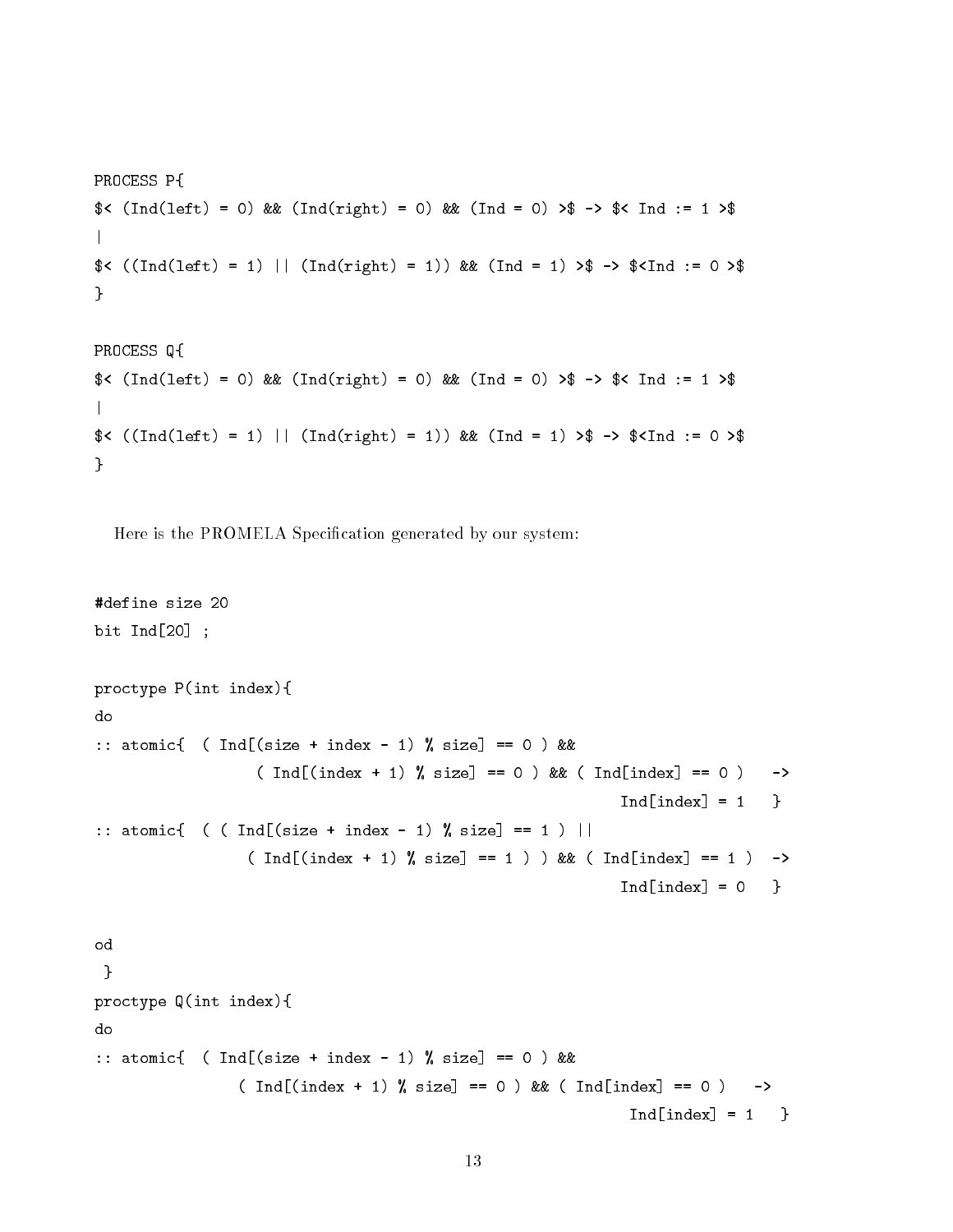```
state[index] = state[(size + index - 1) % size] \}
```

```
od
}
init{atomic{state[0]} = 2; state[1] = 3; state[2] = 0; state[3] = 1;state[4] = 2; state[5] = 3; state[6] = 0; state[7] = 1; state[8] = 2;
 state[9] = 3; state[10] = 0; state[11] = 1; state[12] = 2; state[13] = 3;
 state[14] = 0; state[15] = 1; state[16] = 2; state[17] = 3; state[18] = 0;
 state[19] = 1; state[20] = 2; state[21] = 3; state[22] = 0; state[23] = 1;
 state[24] = 2; state[25] = 3; state[26] = 0; state[27] = 1; state[28] = 2;
state[29] = 3; state[30] = 0; state[31] = 1; state[32] = 2; state[33] = 3;
state[34] = 0; state[35] = 1; state[36] = 2; state[37] = 3; state[38] = 0;
state[39] = 1; state[40] = 2; state[41] = 3; state[42] = 0; state[43] = 1;
state[44] = 2; state[45] = 3; state[46] = 0; state[47] = 1; state[48] = 2;
state[49] = 3; };
 atomic{run P(0); run Q(1); run Q(2); run Q(3); run Q(4); run Q(5);
run Q(6); run Q(7); run Q(8); run Q(9); run Q(10); run Q(11); run Q(12);
run Q(13); run Q(14); run Q(15); run Q(16); run Q(17); run Q(18); run Q(19);
run Q(20); run Q(21); run Q(22); run Q(23); run Q(24); run Q(25); run Q(26);
run Q(27); run Q(28); run Q(29); run Q(30); run Q(31); run Q(32); run Q(33);
run Q(34); run Q(35); run Q(36); run Q(37); run Q(38); run Q(39); run Q(40);
run Q(41); run Q(42); run Q(43); run Q(44); run Q(45); run Q(46); run Q(47);
 run Q(48); run Q(49); }
}
```
We ran this promela file on the SPIN simulator and simulated the algorithm on 50 processor Ring. The novelty is that the user need not know the PROMELA specication language to do the simulation. The gc specification is almost the same as the specification a researcher puts in the paper when one develops a distributed algorithm in shared memory model.

#### B.2 Our Maximal Independent Set Algorithm on a Ring of size 20

Here is the **gc** specification of the system to be simulated.

RING(20,P,Q); bit Ind;

}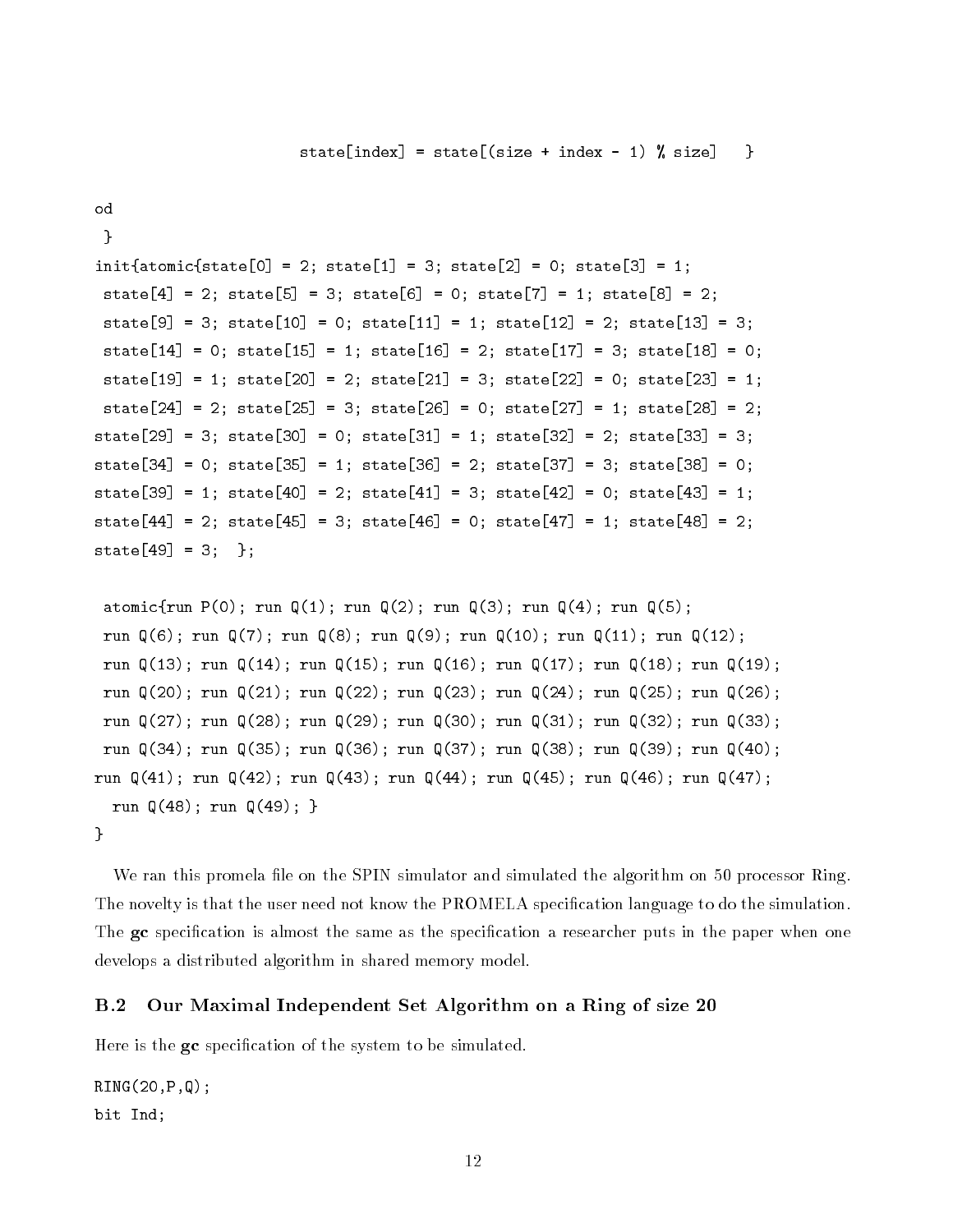# B Examples of Translations

#### B.1 Dijkstra's Token Ring on a 50 processor unidirectional Ring

Here is the gc specification of Dijkstra's Token Ring algorithm to be run on a 50 processor ring.

```
RING(50,P,Q);
int state;
PROCESS P{
$<state = state(left) >$ -> $<state := state + 1 >$
}
PROCESS Q{
$<state != state(left) >$ -> $<state := state(left) >$
}
  Here is the PROMELA code generated by our system:
#define size 50
int state[50] ;
proctype P(int index){
do
:: atomic{ state[index] == state[(size + index - 1) % size] \rightarrowstate[index] = state[index] + 1 }
od
 }
proctype Q(int index){
do
:: atomic{ state[index] != state[(size + index - 1) \% size]
                                                                  \rightarrow
```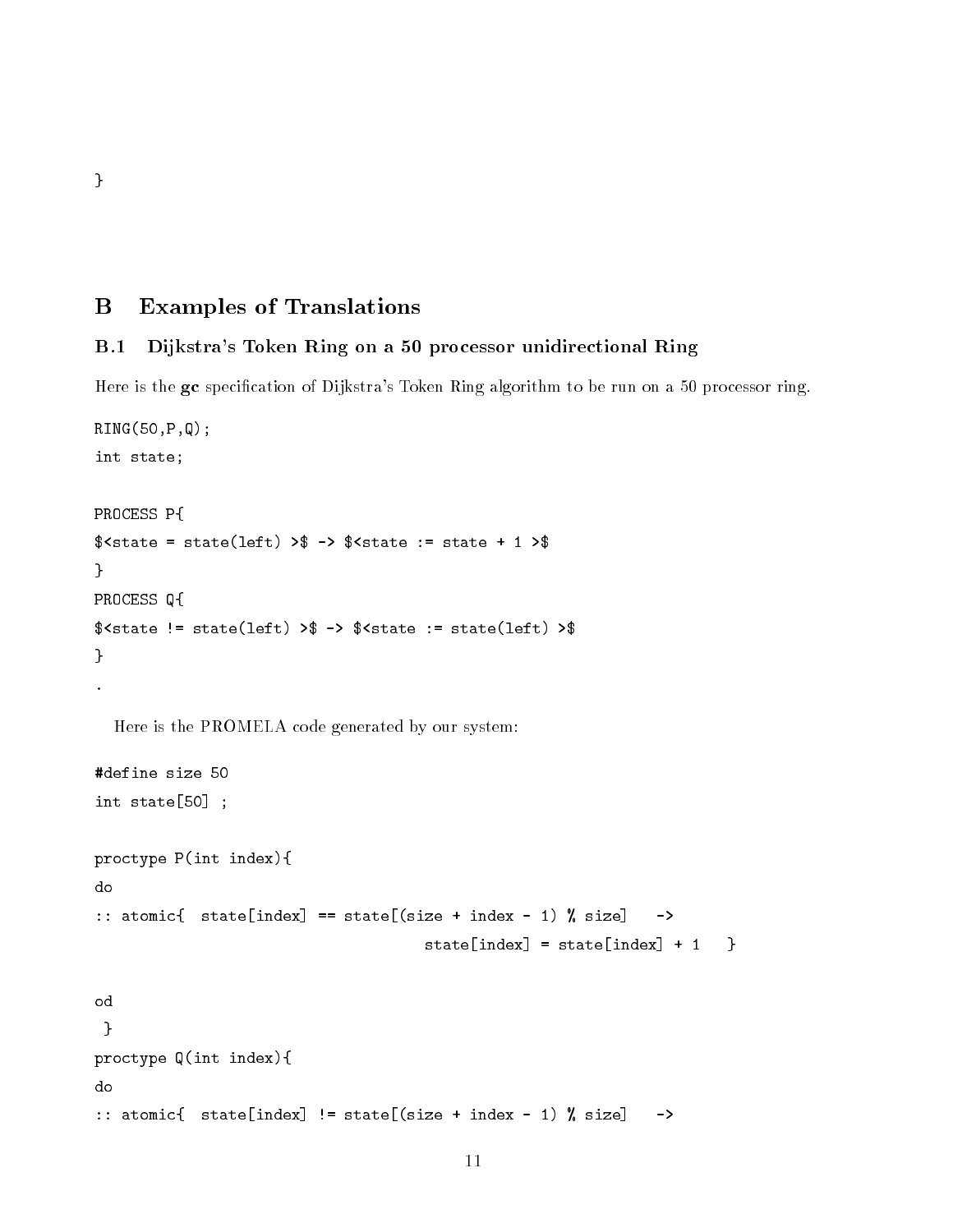# A PROMELA Specication of Dijkstra's Token Ring Protocol

#define N 10

```
byte state[size];
proctype A(short index)
{
    do
    :: atomic{ state[index] == state[N-1] ->
                                 if
                                  :: (state[index] + 1 == 10) -> state[index] = 0
                                  :: (state[index] + 1 < 10) ->
                                             state[index] = state[index] +1
}
    od
}
proctype B(short index)
{
  do
  :: atomic{ (state[index] != state[index -1]) ->
                                   state[index] = state[index -1]}
  od
ኑ
}
init
{
  atomic{ state[0] = 1; state[1] = 2; state[2] = 3; state[4] = 4; state[5] = 5;
state[6] = 3; state[7] = 4; state[8] = 6; state[9] = 9};
atomic{ run A(0); run B(1); run B(2); run B(3); run B(4); run B(5); run B(6);
run B(7); run B(8); run B(9)}
```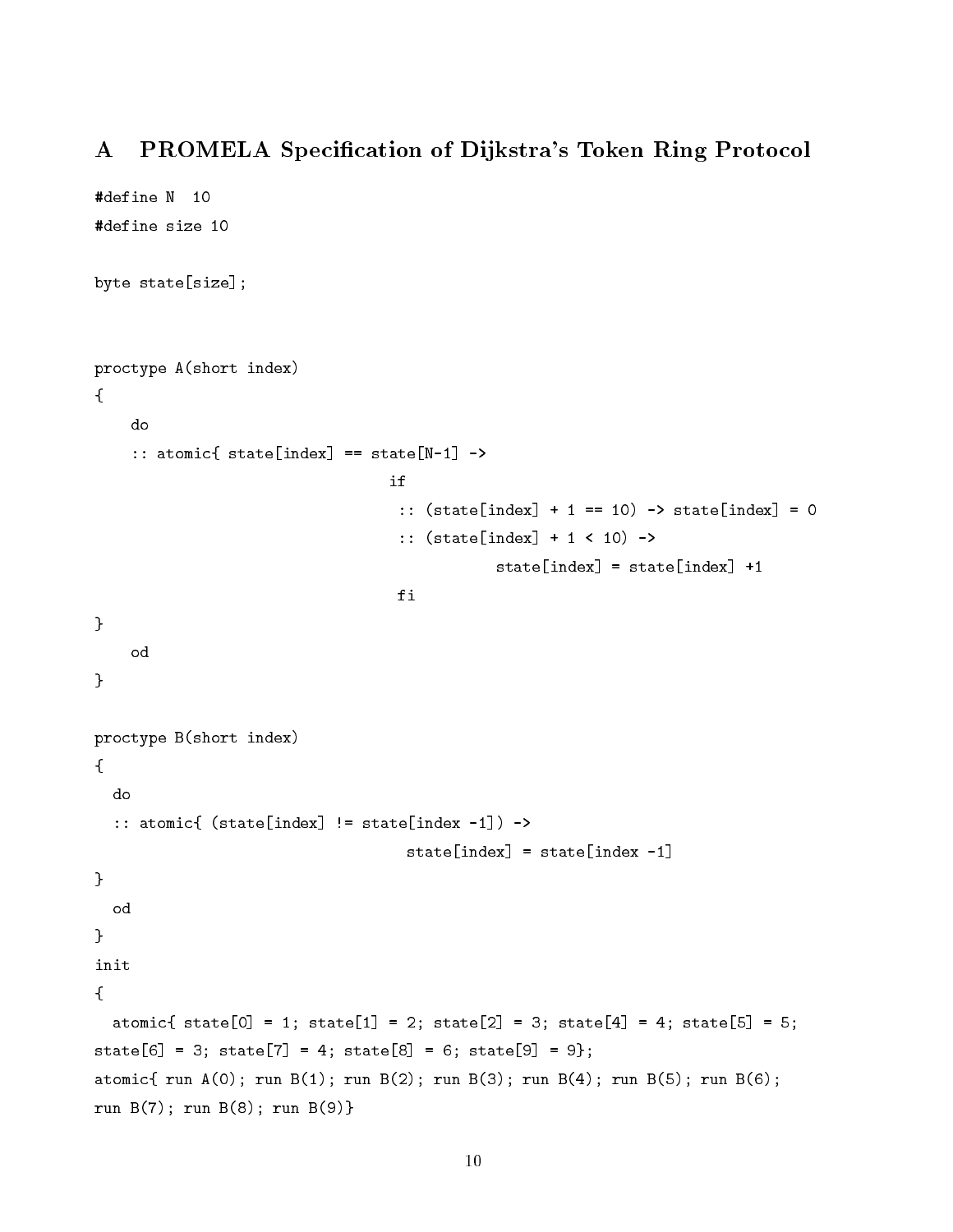[SRR95] S. K. Shukla, D.J. Rosenkrantz, and S.S. Ravi. Observations on self-stabilizing graph algorithms. In 2nd Workshop on Self-stabilizing Systems, Las Vegas, 1995. University of Nevada at Las Vegas Tech. Report.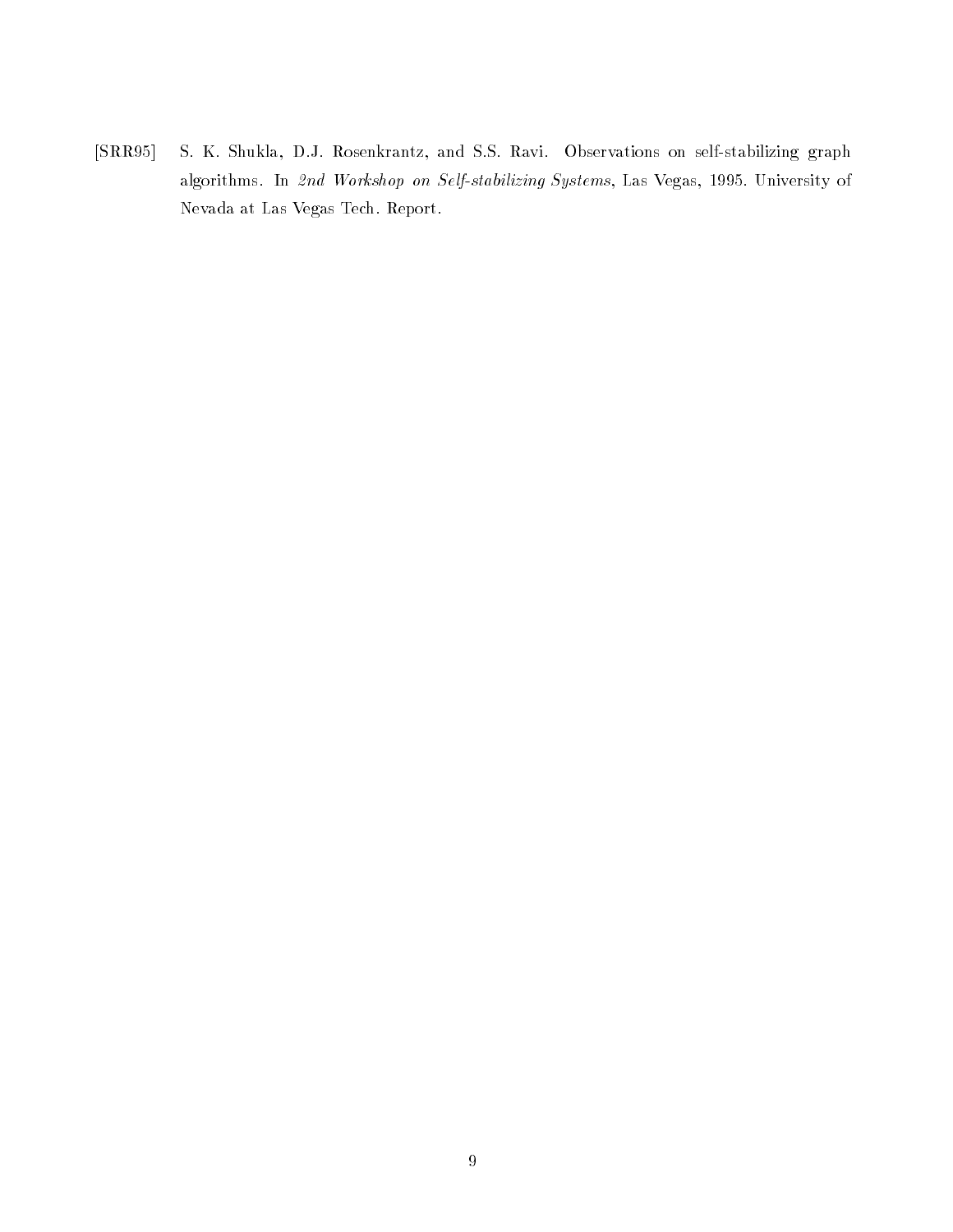- [FD94] M. Flatebo and A. K. Datta. Two-state self-stabilizing algorithms for token rings. IEEE Transactions on Software Engineering, June 1994.
- [GK93] S. Ghosh and M. H. Karaata. A self-stabilizing algorithm for coloring planar graphs. Distributed Computing,  $7(1):55{-}59$ , November 1993.
- [Gou96] M. Gouda. Private communications. May 1996.
- [Her90] T. Herman. Probabilistic self-stabilization. Information Processing Letters,  $35(2)$ :63–67. 1990.
- [Hoe94] J.-H. Hoepman. Uniform deterministic self-stabilizing ring-orientation on odd-length rings. Technical Report CS-R9423, Computer Science Department, CWI, Amsterdam, April 1994.
- [Hol90] G. J. Holzmann. *Design and Validation of Computer Protocols*. Prentice Hall Software series, Engelwood Cliffs, NJ, 1990.
- [Hol93] G. J. Holzmann. Design and validation of protocols: A tutorial. Computer Networks and ISDN Systems, 25(9):981-1017, 1993.
- [Hua93] S. T. Huang. Leader election in uniform rings. ACM Transactions on Programming Lanquages and Systems,  $15(3):563{-}573$ , July 1993.
- [IJ93] J. Israeli and M. Jalfon. Self-stabilizing ring orientation. Information and Computation,  $104(2):175{-}196, 1993.$
- [KM89] R. P. Kurshan and K. P. McMillan. A structural induction theorem for processes. In Proceedings of Conference on Principles of Distributed Computing (PODC), pages 239– 247. ACM, 1989.
- [KPBG94] M.H. Kaarata, S.V. Pemmara ju, S.C. Bruell, and S Ghosh. Self-stabilizing Algorithms for Finding Centers and Medians of Trees. TR- 94-03, University of Iowa, 1994.
- [Kur94] R. Kurshan. *Computer Aided Verification of Coordinating Processes*. Princeton Series in Computer Science. Princeton University Press, 1994.
- [Sch93] M. Schneider. Self-stabilization. Computing Surveys, 25(1):45-67, March 1993.
- [SRR94] S. K. Shukla, D.J. Rosenkrantz, and S.S. Ravi. Developing Self-Stabilizing Coloring Algorithms via Systematic Randomization. In Proceedings of the 1st International Workshop on Parallel Processing, pages 668-673, New Delhi, 1994. Tata McGraw-Hill.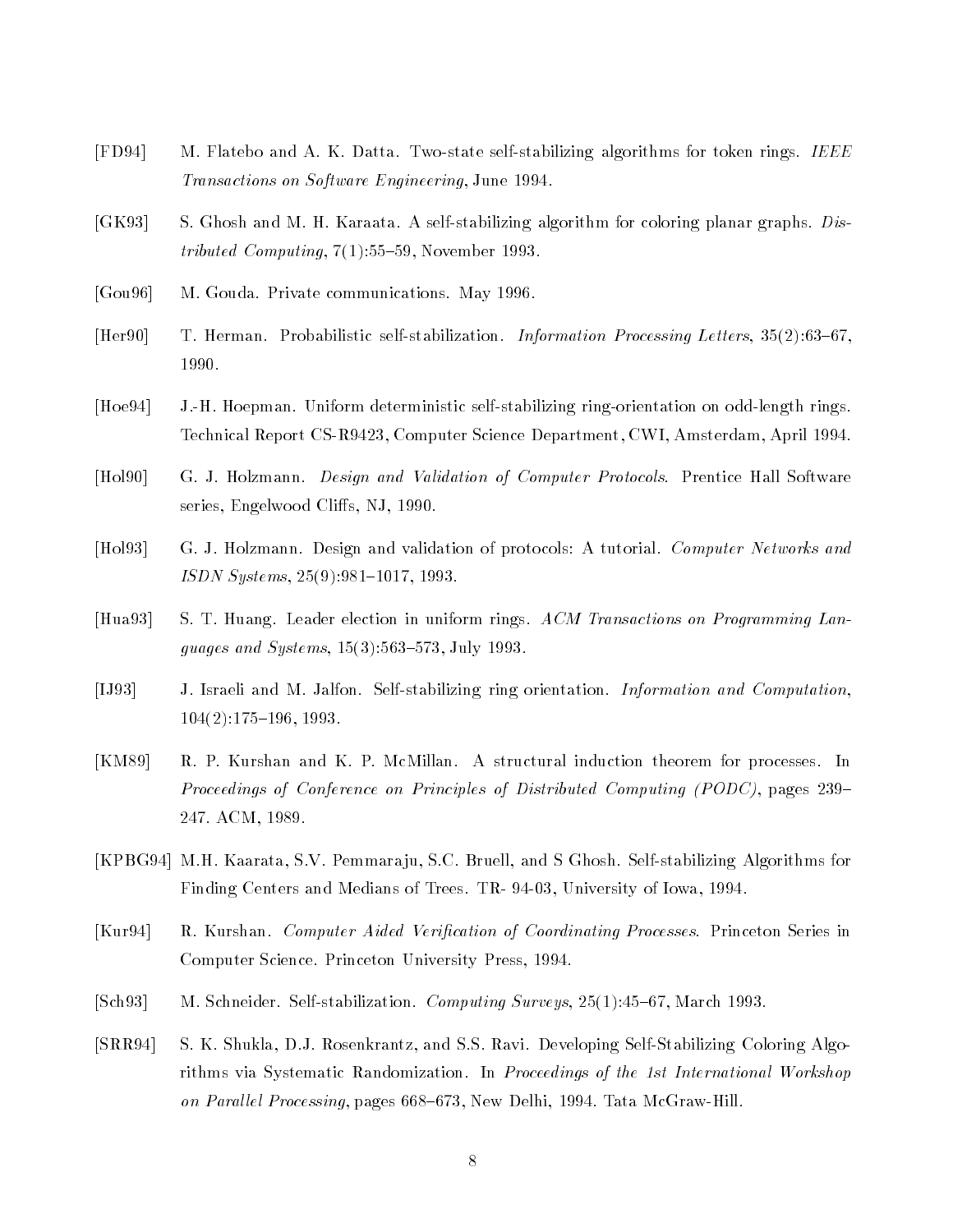architectural specifications supported at the moment and future enhancements in that regard will appear in the full version of the paper. In Appendix B we have incorporated a number of examples of self-stabilizing protocols from [Dij74, SRR94, SRR95] being described in our language and the corresponding PROMELA specications generated by our translator. It should be noted that the result of translating into PROMELA code might not be optimized. For example, instead of using init on 50 different processes we could have used a PROMELA feature active [50] proctype  $A()$ which would have created 50 instances. In the next version of the project we plan to incorporate such optimizations.

Acknowledgement: We wish to thank Mohamed Gouda for interesting discussions and Gerard Holzmann for valuable comments on a previous version of the draft.

## References

- [AB93] Y. Afek and G. M. Brown. Self-stabilization over unreliable communication media. Distributed Computing,  $7:27{-}34$ , November 1993.
- [AG92] M.S. Abadir and M.G. Gouda. The stabilizing computer. In Proceedings of the 1992 international conference on Parallel and Distributed systems., 1992.
- [Ang80] D. Angluin. Local and Global properties in networks of processes. In Proceedings of the 12th Annual ACM symposium on theory of computing, University of California at Los Angeles, 1980. ACM.
- [BGM93] J. E. Burns, M. G. Gouda, and R. E. Miller. Stabilization and pseudo-stabilization. Distributed Computing,  $7:35-42$ , November 1993.
- [BP89] J. E. Burns and J. Pachl. Uniform self-stabilizing rings. ACM Transactions on Programming Languages and Systems,  $11(2):330-344, 1989$ .
- [DF88] E. W. Dijkstra and W. H. J. Feijen. A Method of Programming. Addison-Wesley Publishing Co., 1988.
- [Dij74] E. W. Dijkstra. Self-stabilizing systems inspite of distributed control. Communications of  $ACM$ , 17(11):643–644, 1974.
- [Dij76] E. W. Dijkstra. A Discipline of Programming. Prentice Hall Series in Automatic Computation. Prentice Hall, Inc., 1976.
- [EK89] M. Evangelist and S. Katz, editors. Proceedings of the MCC Workshop on Self-Stabilizing Systems. MCC, Austin, TX, 1989.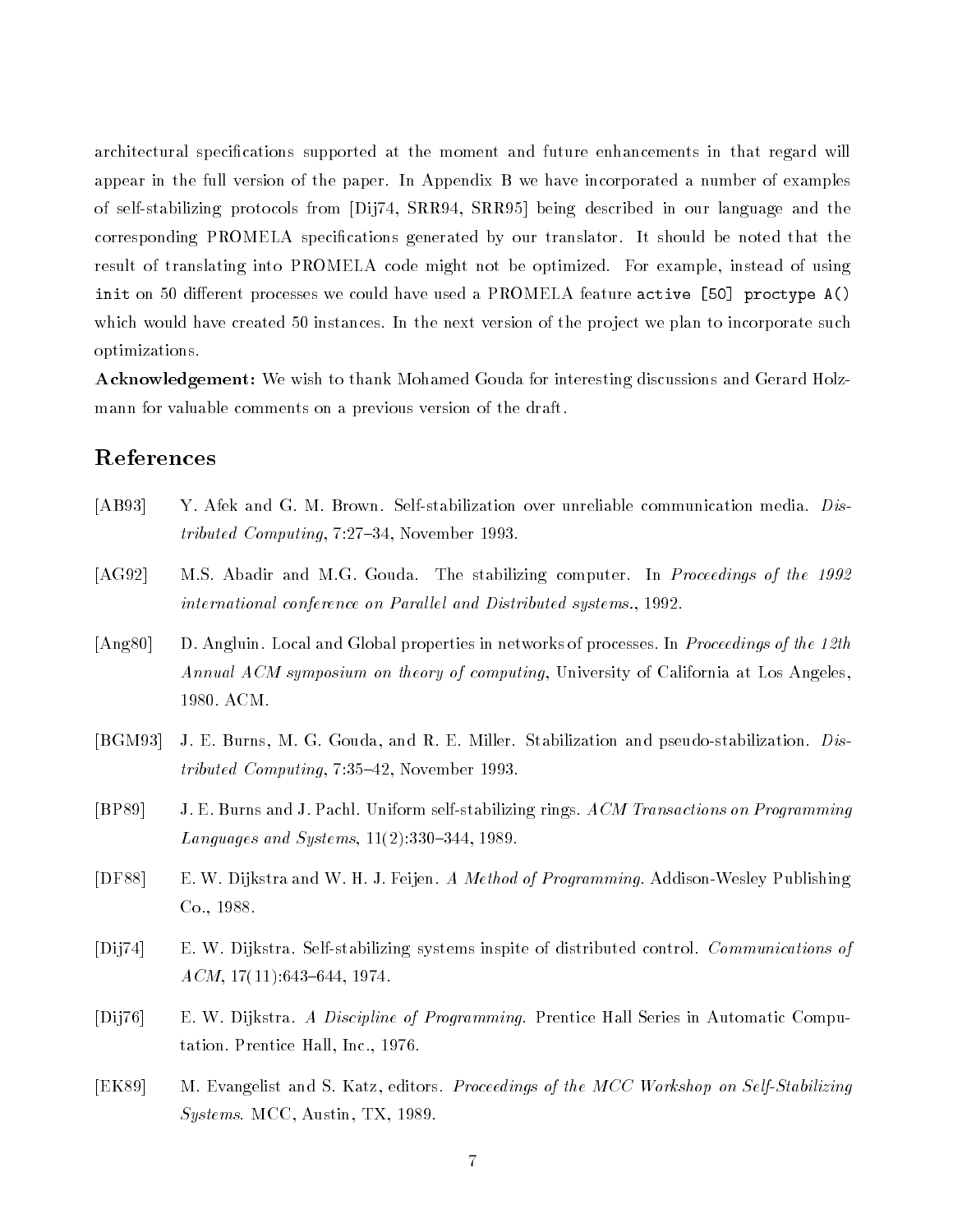}

Our translator takes this specification and generates low level detailed PROMELA code specific to the SPIN simulator. This relieves the protocol designer from the responsibility of getting involved into unnecessary details specic to SPIN and PROMELA and allows one to concentrate on the correctness at the level of abstraction intended. Moreover, our translator uses random number generator to make arbitrary initialization in the *init* process in each separate compilation. Hence, to simulate distinct arbitrary initializations, one can compile the code several times, each time the resulting PROMELA code will have the effect of a distinct arbitrary initialization.

#### 4 Extensions for Validating Self-Stabilizing Protocols

Most of the research papers on self-stabilizing protocols describe protocols that are parameterized by the number of processors. Hence a correctness proof entails proving the stabilizability irrespective of the number of processors to be used. To automatize such correctness proofs one might use theorem provers but that would require a lot of user interaction. However, from the correctness condition from an implementation point of view, it might be okay to prove the corretness for a specific number of processors. This specic number is exactly the number of processors on which the system is being implemented.

So if f characterizes the legitimate global state, then we want to prove that always eventually f holds and once f holds, it remains stable. In the language of linear time temporal logic this would be  $GFF \wedge G(f \rightarrow Gf)$ . Thus our frontend will accept the predicate that characterizes legitimacy and then it will generate the LTL formula as above. The frontend complier will insert a never claim in the PROMELA file that will be submitted to SPIN.

We are also considering some inductive proof methods similar to [KM89, Kur94] which will help us to prove the correctness for any number of processors.

Another extension that we have planned is to incorporate the adversary assumption in our input language. The user can specify what kind of adversary is assumed (central scheduler, distributed scheduler or other stronger adversaries). The frontend compiler will generate different PROMELA code for each case.

## 5 Conclusion

The detailed syntax and semantics of our description language will appear in a fuller version of this paper. The syntax is closer to the semantics of the informal algorithmic description languages used for presenting self-stabilizing protocols in the literature. Also, the details of the translation procedure,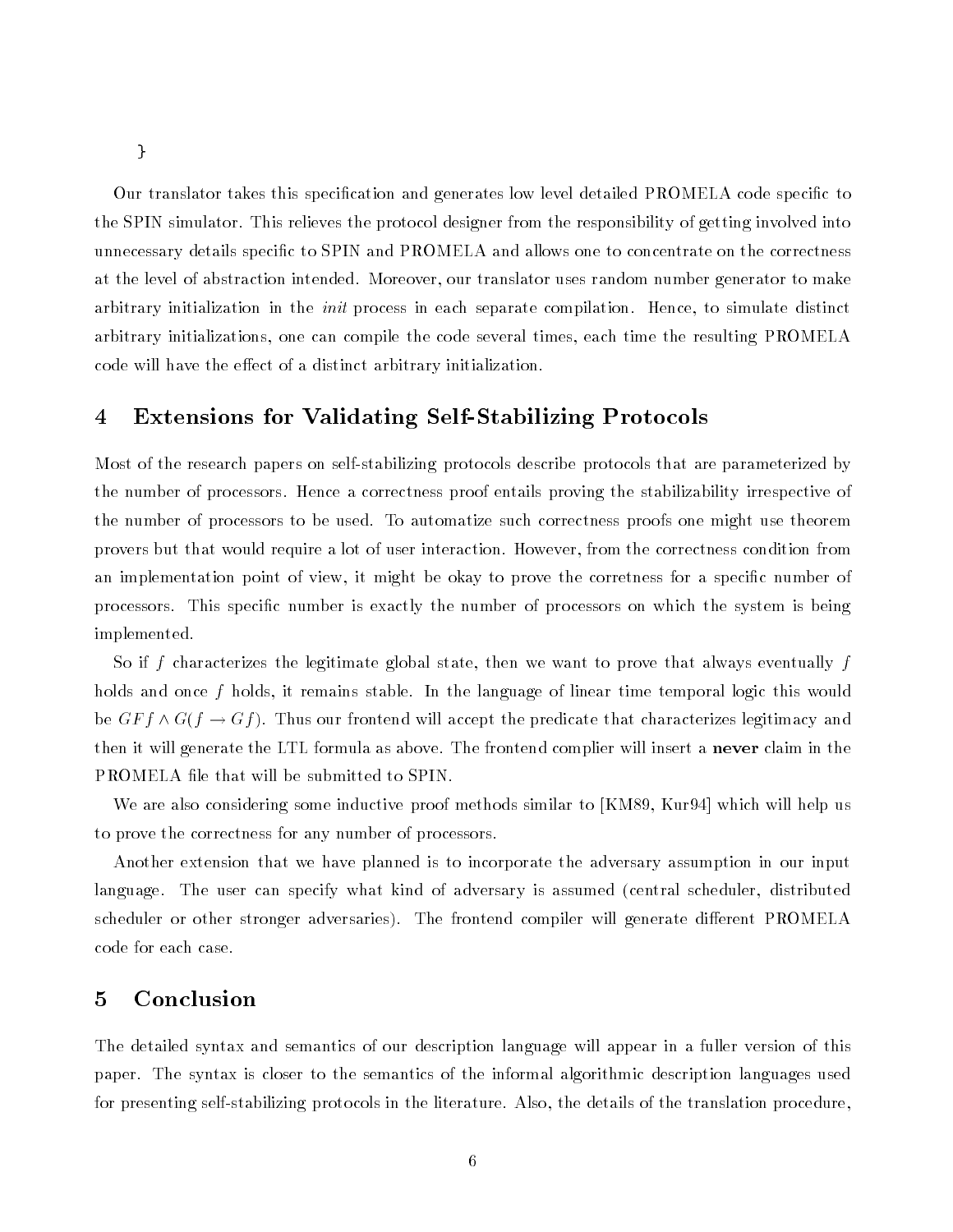models for these distributed algorithms which are otherwise prone to subtle errors.

### 3 Short Description of the Pro ject

Here, we describe the design of an input language for our simulator and a prototype implementation of a translator of that input language to a standard process description language (for which simulator and validator are available). The existing widely available tools for simulation of distributed protocols, do not have the facility required by us, to the best of our knowledge.

To accomplish our goal we selected a widely available simulation and validation tool for distributed protocols, called SPIN, developed by Gerard J. Holzmann at  $AT\&T$ . The specification language for this tool is called PROMELA or PROcess MEta LAnguage [Hol90, Hol93]. Our interest here is to design our simulator on top of this one to simulate or validate architecture dependent protocols with the option of arbitrary initialization.

For example, consider Dijkstra's self-stabilizing token ring protocol [Dij74]. A PROMELA specification of that protocol (for a ring of size 10) is shown in Appendix A. For arbitrary initialization, one has to manually change the initialization in the PROMELA code every time. Moreover, note that, to make sure that the appropriate architecture is assumed by the simulator, detailed design of the global data structure has been made. One can easily see that the local states of each process is simulated as a position in a global array indexed by the process numbers. The variable state in each process is now called *state[index]* and when a process refers to a state variable of its left neighbor, it actually refers to state  $(\text{index-1})$  mod size where size is the size of the ring. This kind of low level details are required to make sure that unidirectional ring structure is simulated. Also notice that PROMELA needs specification of an *init* process that will start running all the processes. It is clear that one loses the abstraction by making such a low level specification and maintaining data structures specific to the simulator and irrelevant to the correctness of the designed protocol. Hence, if it is possible to design a language that will allow a user to specify protocols at a higher level of abstraction, then it will be easier to use. For example, the protocol in Appendix A can be specied as follows in our language (We called this language gc).

```
UNRING(10,P,Q);
PROCESS P{
byte state;
\sqrt{$\zeta$ state = state(left)} \rightarrow \sqrt{$\zeta$ state = state +1 mod 10 \rightarrow};}
PROCESS Q{
\{5} state != state(left) > \ -> \$ state = state(left) > \;
```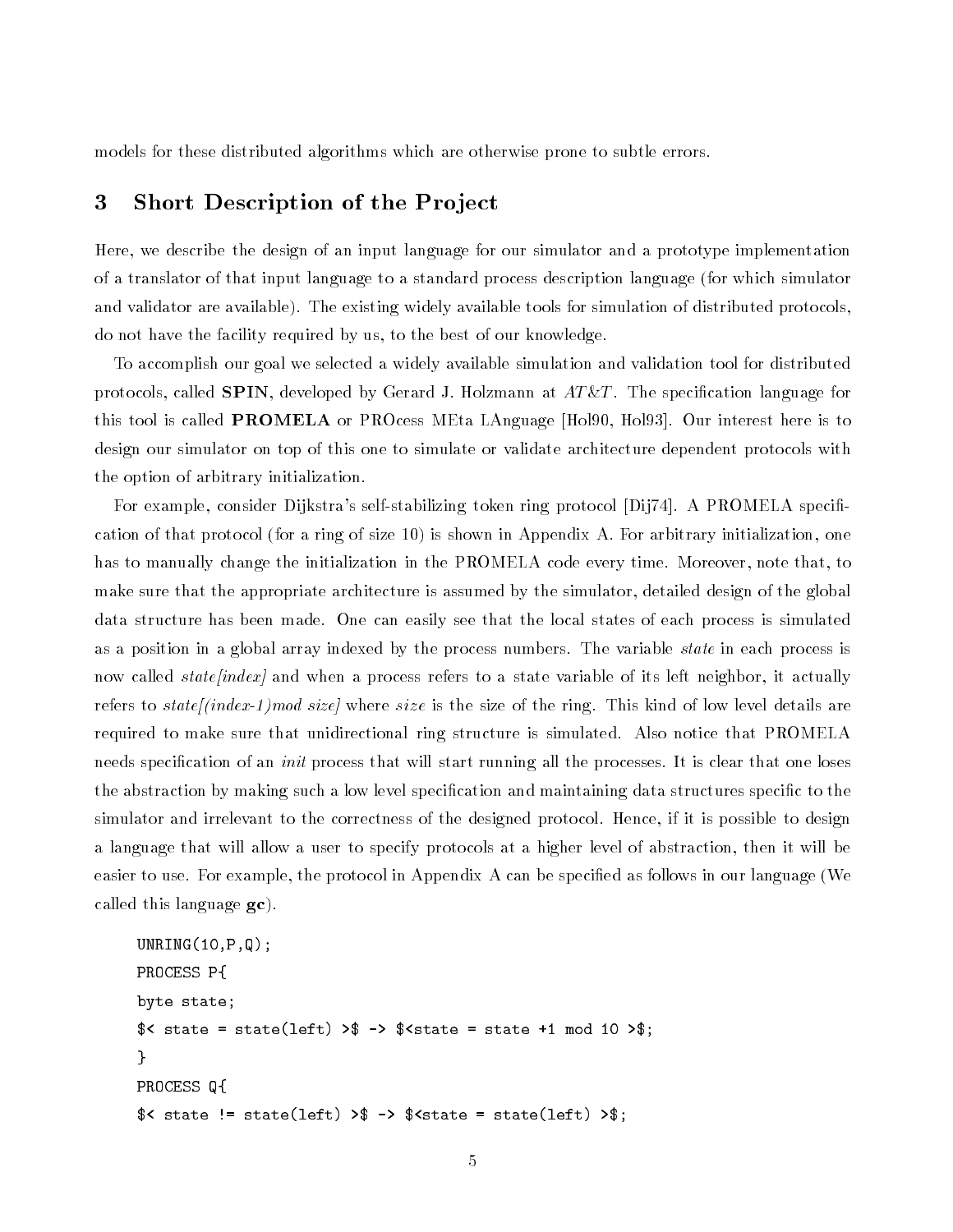of the protocol during simulation, facility to describe the protocol at an abstract level with out getting into the implementational details specific to architectural issues, etc.

In this project we use one of the widely available tool (SPIN [Hol90]) for simulation of distributed protocols and build on top of it a simulation tool for self-stabilizing protocols. We design a description language for self-stabilizing protocols which facilitates concise description of the protocols with architectural information. We define the semantics for such a language and also provide translator from this language to the specification language PROMELA which is used for modeling protocols in SPIN. This frontend to SPIN achieves some of our objectives in creating a tool meant for simulation and validation of self-stabilizing protocols. Note that an expert user of SPIN would have done the same by hand encoding the work that is being done by our preprocessor. But that requires knowledge about SPIN and PROMELA. But researchers in the area of self-stabilization mostly used very simple model of a distributed systems. It is shared memory model used in Dijkstra's original work [Dij74]. Also the syntax of describing these protocols have been mostly similar to guarded command language like constructs. The objective of this simplicity in models and language construct is to keep the unessential details minimal so that the understanding of the complex behaviours of such systems is not blurred. We wanted to provide the researchers this facility so that they can specify their self-stabilizing algorithms as simply as they present them in the literature.

It has been common in the literature to express distributed algorithms with a syntax similar to the the Guarded Command language of Dijkstra [Dij76, DF88]. In the description of self-stabilizing distributed algorithms, a similar practice has been followed by many researchers. For example, see [Dij74, GK93, Hua93, Her90, BP89, AG92, SRR94, SRR95, KPBG94, Sch93, AB93, BGM93, EK89, FD94, Hoe94. Further, many of the self-stabilizing distributed algorithms are designed for specific architectures. For example, consider, self-stabilizing token ring [Dij74], self-stabilizing leader election in odd size rings [Hua93], self-stabilizing median finding in trees [KPBG94], self-stabilizing coloring and other problems for rings, chains and bipartite graphs [SRR94, SRR95]. Notice that the description language used by the research community in presenting these protocols are at a level of abstraction where there is no need to describe the details of the data structuring and other architectural parameters. Mostly, the architecture for which the protocol is designed is mentioned followed by the protocol at an abstract level. As a result, a simulator for such protocols should be able to accept a description or model of the protocol which is at a similar level of abstraction.

More over, if the syntax of the input language to the simulator is similar to the syntax of the language used in describing these algorithms by researchers, and if there is facility for declaring the architecture for which the algorithm is designed, then that facilitates a direct simulation of the protocols described in a very abstract way. This is useful in testing and debugging via simulation and making validation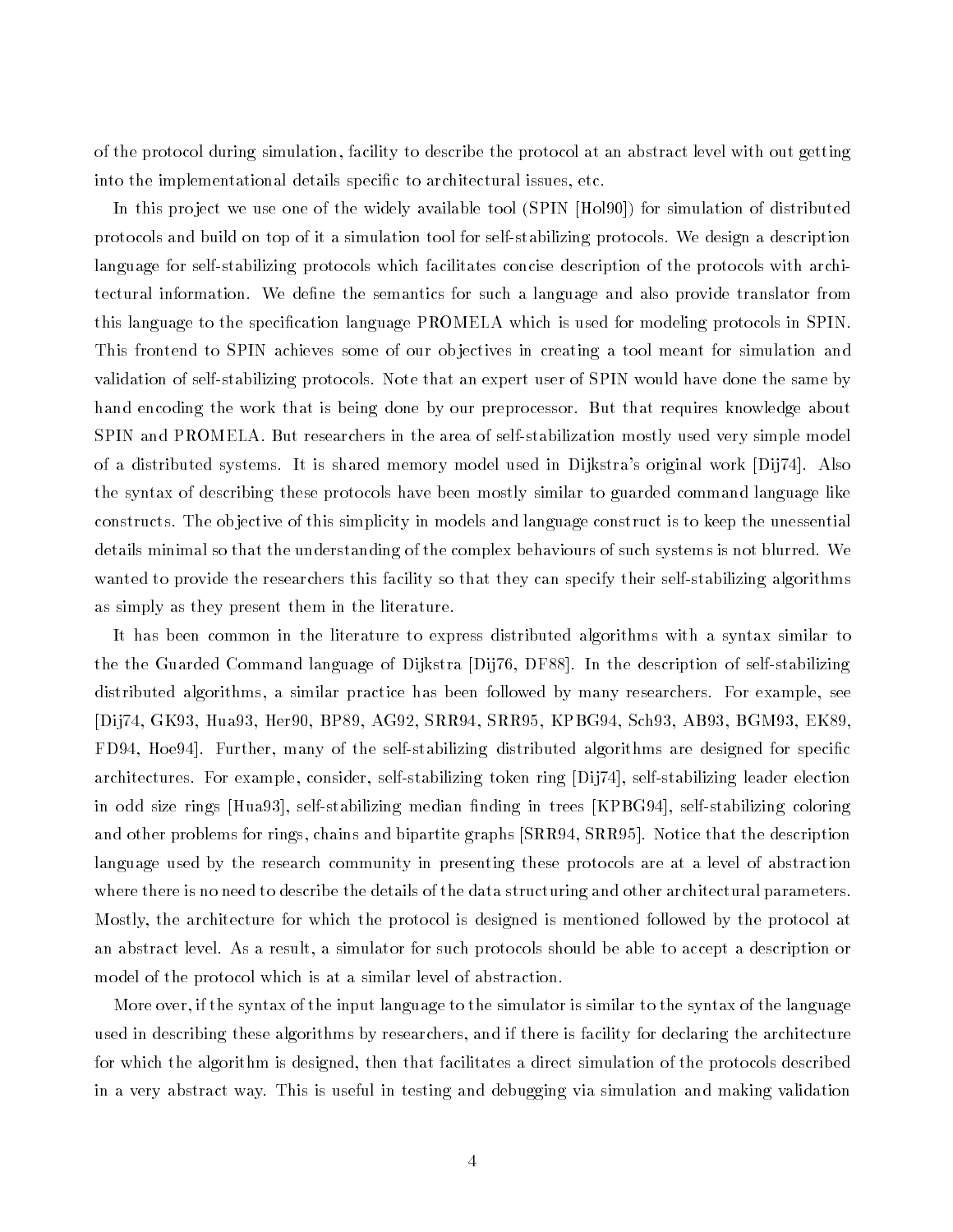## 2 Self-Stabilizing Protocols

The concept of self-stabilization, introduced by Dijkstra [Dij74], has been of considerable interest to researchers in the area of fault-tolerant distributed systems. Self-stabilization provides a uniform approach to fault-tolerance [Sch93]. Due to transient faults or arbitrary initialization, a distributed system may enter an undesirable or illegitimate global state [Dij74]. In such situations, a selfstabilizing algorithm (protocol) enables the system to recover to a legitimate global state in a finite amount of time. Self-stabilizing algorithms have been developed for a number of problems (see [Sch93, EK89] and the references cited therein).

A Self-Stabilizing protocol design problem is the problem of designing a distributed algorithm such that when the system stabilizes, the resulting global state satisfies a specified requirement. As an example, consider the problem of 2-coloring an even ring. Here an unoriented ring with an even number of nodes is the processor configuration. The requirement is that all the nodes of the ring are colored either 1 or 0 and no two adjacent nodes have the same color. We are required to design a distributed algorithm that will restore the system to a state where the colors assigned to the nodes satisfy the 2-coloring requirement. Moreover, the algorithm must enable the system to reach such a state from any initial state.

A distributed algorithm or protocol is **uniform**, if each processor in the distributed system executes the same program. Uniform self-stabilizing algorithms (USSAs) are known for some problems including 6-coloring planar graphs [GK93], finding centers and medians for trees [KPBG94], 2-coloring certain rings and chains [SRR94], orienting odd-length rings [Hoe94], and leader election in rings of prime size [Hua93]. For some problems, it has been shown [Ang80, BP89, IJ93] that deterministic uniform selfstabilizing algorithms (DUSSAs) are impossible because of the difficulties encountered in deterministic symmetry breaking. For several such problems, researchers have presented randomized algorithms that self-stabilize with high probability; see for example, [Her90, IJ93, SRR94].

It is generally desirable to develop DUSSAs for problems on anonymous networks rather than nonuniform algorithms for ID-based networks. Unfortunately, for anonymous networks, DUSSAs are impossible even for very simple problems (e.g., 2-coloring an anonymous network [SRR94]).

However, as mentioned earlier, designing and then proving correctness of self-stabilizing protocols is a formidable task for even very simple problems. That prompted us to designing a simulation and validation tool for self-stabilizing systems.

A simulation and validation tool for self-stabilizing protocol is very useful in debugging and validating self-stabilizing protocols. There are existing simulation and validation tools for distributed protocols. However, none of them have any special interface for self-stabilizing protocols. Some of the essential features that a simulator for self-stabilizing protocols should have are as follows: arbitrary initialization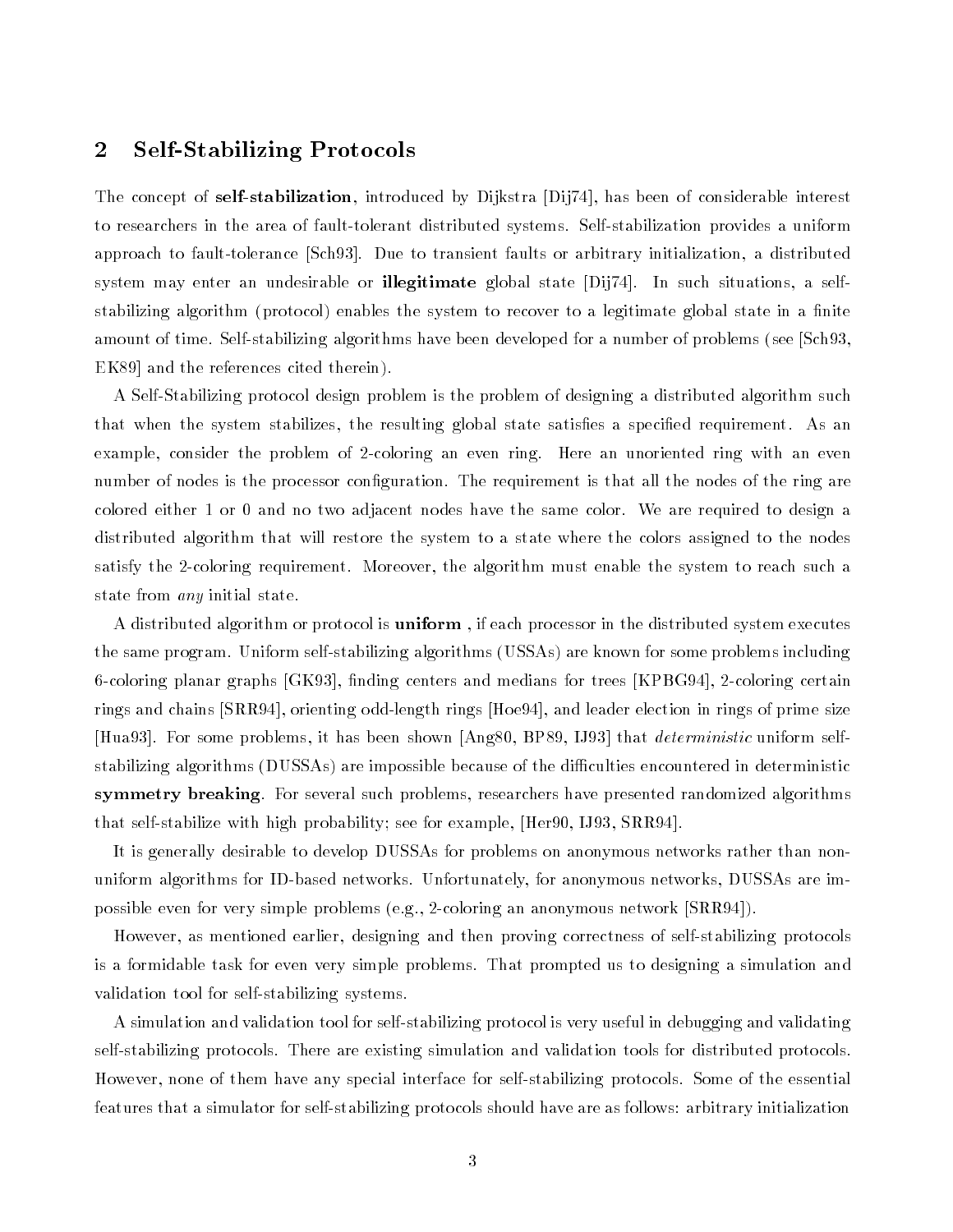state. As a result, if a transient failure corrupts the system state, the protocols will malfunction for a bounded amount of time but will recover by themselves to a legitimate system state. Researchers have found it very difficult to prove the self-stabilizability of protocols and the correctness of even very simple protocols become extremely difficult to prove formally [Gou96]. It has been the experience of the authors and many other researchers in the field that that very simple self-stabilizing protocols which have apparently correct proof of stabilizability turn out to have subtle bugs. On the other hand, there are simple protocols which are stabilizing but they are immensely difficult to prove to be stabilizing [Gou96]. As a result, a simulation and validation tool for self-stabilizing protocols that will aid in the design of such protocols and help validating them is extremely needed.

This abstract describes an ongoing pro ject for developing a simulation and validation tool for selfstabilizing protocols. The core of the tool is based on an existing protocol simulation and validation tool called SPIN [Hol90]. SPIN can directly simulate protocols described in a protocol description language called PROMELA. However, translating a self-stabilizing protocol (as they are presented in the literature) into a PROMELA description requires manual translation into the details of PROMELA which may be cumbersome and error prone. Moreover, PROMELA does not allow direct architectural specification and arbitrary initialization which are some of the essential features that a simulator for self-stabilizing protocols should have.

We have designed a description language for self-stabilizing protocols in an architecture dependent fashion. For example, if the self-stabilizing token ring algorithm [Dij74] has to run on a bidirectional non-uniform ring of size 10, then we specify that in our language as  $BNRING(10,P,Q)$ ; followed by the definition of the leader process P and definition of process Q which is run on the other processors. We have designed a prototype compiler that translates a description of a protocol in our language and generates a PROMELA [Hol90] specication. It also incorporates arbitrary initialization of process states in each compilation.

The advantage of our language are as follows: First, we can specify the architecture on which our protocol is supposed to run where as PROMELA does not allow one to specify the protocols in such an architecture dependent way. Second, we take advantage of the existing simulator and validator (called SPIN [Hol93]) for PROMELA without requiring the user to know the details of the PROMELA language. We interface our compiler to SPIN and thus obtain a simulator for protocols specied in our language.

This work is in progress and we plan to enhance our tool by incorporating facilities to support a number of different architectural specifications. Right now, the prototype can handle, uniform and non-uniform unidirectional and bidirectional rings and undirected linear array of processors (chains). We also plan to incorporate limited validation capabilities which we discuss in this abstract briefly.